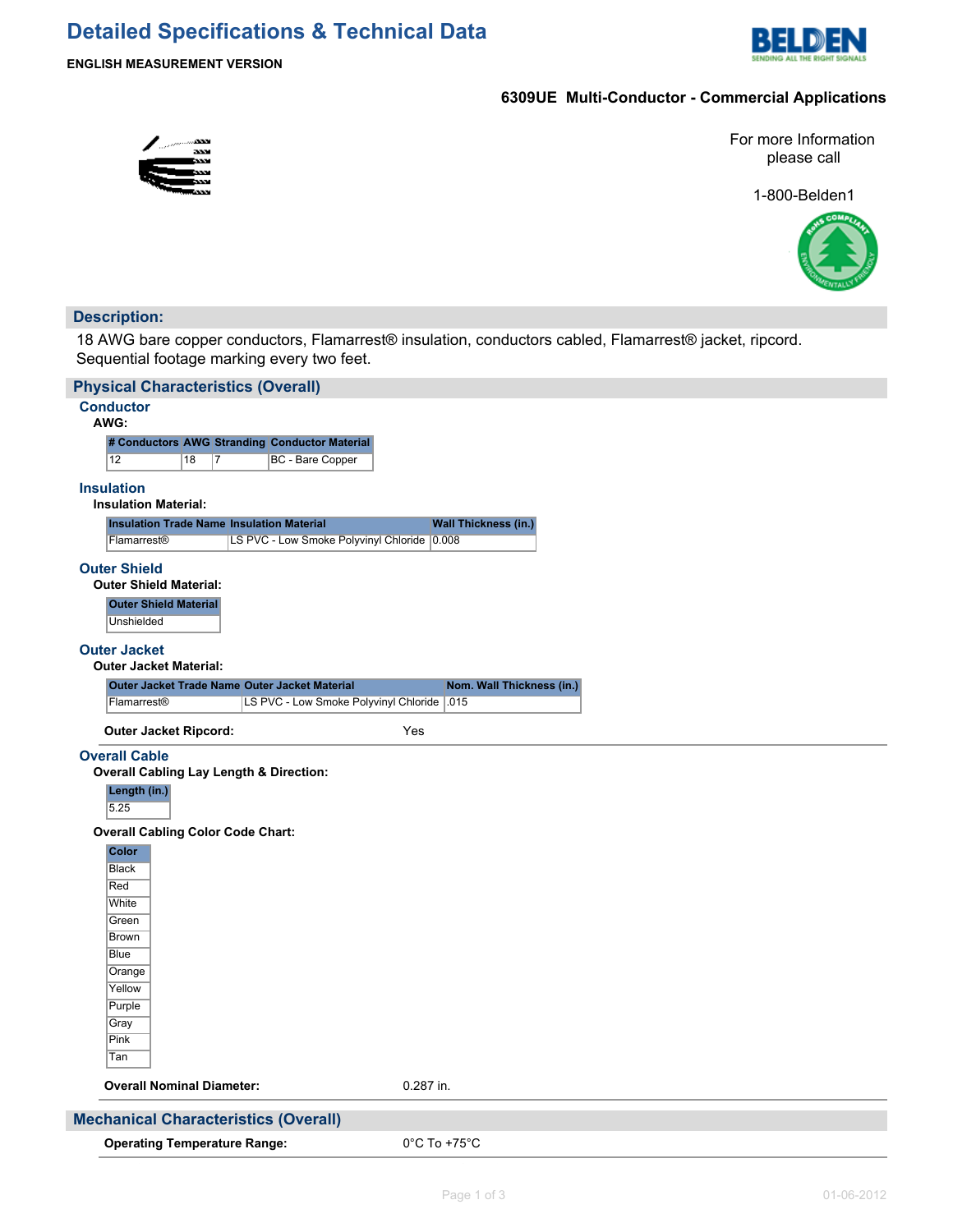# **Detailed Specifications & Technical Data**



#### **ENGLISH MEASUREMENT VERSION**

# **6309UE Multi-Conductor - Commercial Applications**

| <b>Bulk Cable Weight:</b>                                                           | 83.900 lbs/1000 ft. |  |  |  |  |  |
|-------------------------------------------------------------------------------------|---------------------|--|--|--|--|--|
| Max. Recommended Pulling Tension:                                                   | 268.800 lbs.        |  |  |  |  |  |
| Min. Bend Radius (Install)/Minor Axis:                                              | 2.875 in.           |  |  |  |  |  |
| <b>Applicable Specifications and Agency Compliance (Overall)</b>                    |                     |  |  |  |  |  |
| <b>Applicable Standards &amp; Environmental Programs</b>                            |                     |  |  |  |  |  |
| NEC/(UL) Specification:                                                             | <b>CMP</b>          |  |  |  |  |  |
| <b>CEC/C(UL) Specification:</b>                                                     | <b>CMP</b>          |  |  |  |  |  |
| <b>EU CE Mark:</b>                                                                  | Yes                 |  |  |  |  |  |
| EU Directive 2000/53/EC (ELV):                                                      | Yes                 |  |  |  |  |  |
| EU Directive 2002/95/EC (RoHS):                                                     | Yes                 |  |  |  |  |  |
| EU RoHS Compliance Date (mm/dd/yyyy):                                               | 04/01/2005          |  |  |  |  |  |
| EU Directive 2002/96/EC (WEEE):                                                     | Yes                 |  |  |  |  |  |
| EU Directive 2003/11/EC (BFR):                                                      | Yes                 |  |  |  |  |  |
| CA Prop 65 (CJ for Wire & Cable):                                                   | Yes                 |  |  |  |  |  |
| MII Order #39 (China RoHS):                                                         | Yes                 |  |  |  |  |  |
| <b>Flame Test</b>                                                                   |                     |  |  |  |  |  |
| <b>UL Flame Test:</b>                                                               | <b>NFPA 262</b>     |  |  |  |  |  |
| <b>CSA Flame Test:</b>                                                              | FT6                 |  |  |  |  |  |
| <b>Plenum/Non-Plenum</b>                                                            |                     |  |  |  |  |  |
| Plenum (Y/N):                                                                       | Yes                 |  |  |  |  |  |
| <b>Non-Plenum Number:</b>                                                           | 5309UE              |  |  |  |  |  |
| <b>Electrical Characteristics (Overall)</b>                                         |                     |  |  |  |  |  |
| Nom. Capacitance Conductor to Conductor:                                            |                     |  |  |  |  |  |
| Capacitance (pF/ft)<br>32.500                                                       |                     |  |  |  |  |  |
| Nom. Conductor DC Resistance:<br>DCR @ 20°C (Ohm/1000 ft)<br>6.5                    |                     |  |  |  |  |  |
| Max. Operating Voltage - UL:<br>Voltage<br>300 V RMS                                |                     |  |  |  |  |  |
| <b>Max. Recommended Current:</b><br><b>Current</b><br>3.5 Amps per conductor @ 25°C |                     |  |  |  |  |  |

**Related Documents:**

No related documents are available for this product

#### **Put Ups and Colors:**

| Item #         | 'utur   | <b>Veight</b> | Color          | <b>Notes</b> | ltem Desc                            |
|----------------|---------|---------------|----------------|--------------|--------------------------------------|
| 6309UE 8771000 | 000 FT. | 86,000 LB     | <b>NATURAL</b> |              | RST FLRST.<br>$12 \# 18$ F<br>ו האו- |

**Notes:**

C = CRATE REEL PUT-UP.